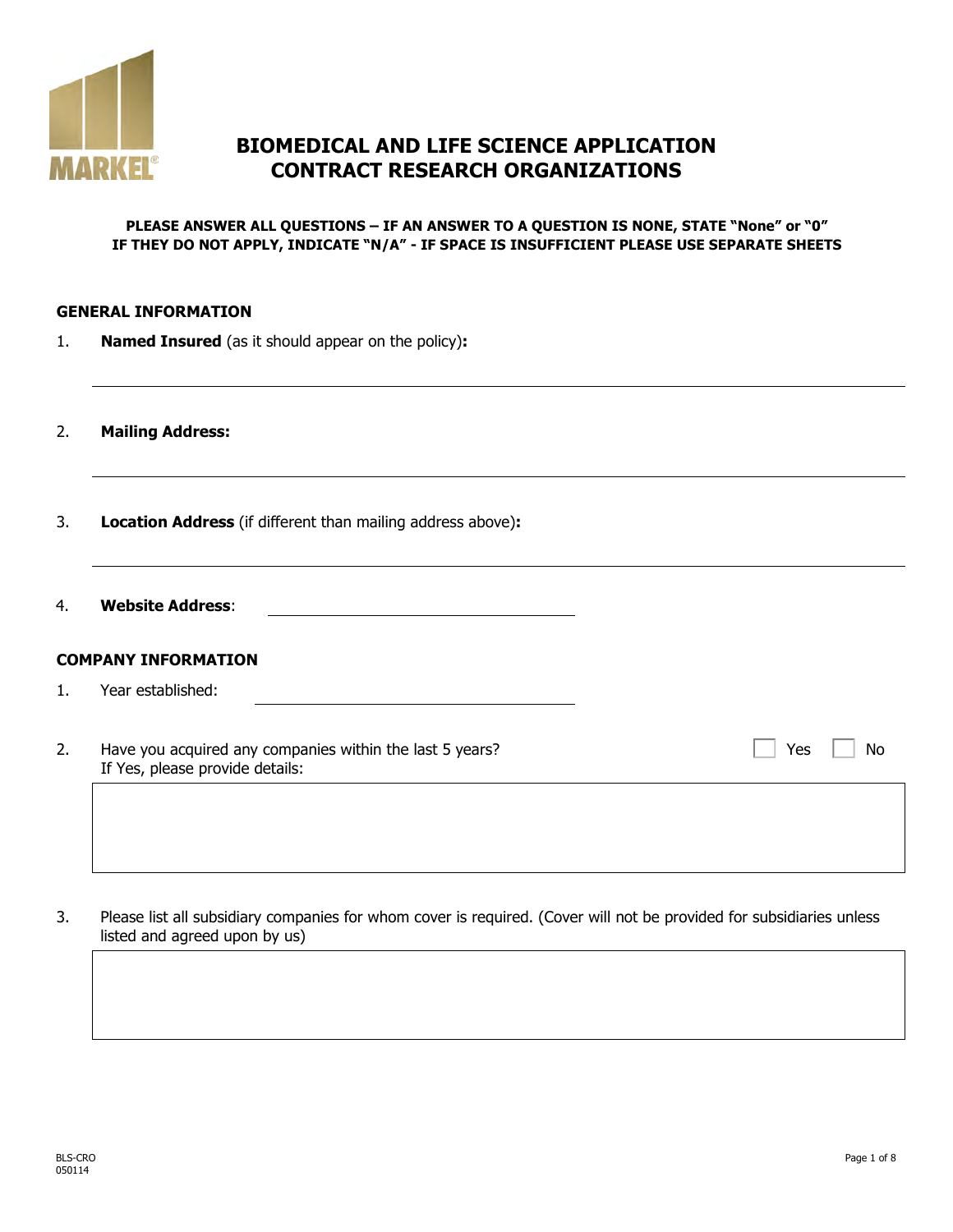| 4. | Are you a subsidiary of another company?<br>If Yes, please provide details:    | Yes | No |
|----|--------------------------------------------------------------------------------|-----|----|
| 5. | Have you every operated under another name?<br>If Yes, please provide details: | Yes | No |
| 6. | Describe your business activities:                                             |     |    |

### 7. Please provide a breakdown of your gross revenue by country (DOLLAR AMOUNT):

|                      | <b>Country</b> | <b>Previous 12 months</b> | Anticipated for the next<br>12 months |
|----------------------|----------------|---------------------------|---------------------------------------|
| Canada               |                |                           |                                       |
| <b>United States</b> |                |                           |                                       |
| Other; please list:  |                |                           |                                       |
|                      |                |                           |                                       |

## **PROFESSIONAL SERVICES INFORMATION**

| <b>Service</b>                             | % of Total Revenue | <b>Service</b>               | % of Total Revenue |
|--------------------------------------------|--------------------|------------------------------|--------------------|
| Bioequvialency/Bioavailiability<br>Testing |                    | Pharmacodynamics             |                    |
| <b>Biostatistics</b>                       |                    | Pharmacokinetics             |                    |
| <b>Clinical Investigations</b>             |                    | <b>Preclinical Testing</b>   |                    |
| Clinical Participant Recruitment           |                    | Protocol Design              |                    |
| Clinical Staff<br>Recruitment/Training     |                    | Publications                 |                    |
| <b>Contract Manufacturing</b>              |                    | <b>Regulatory Consulting</b> |                    |
| Contract Research                          |                    | Sales & Marketing            |                    |
| Database Management                        |                    | Site Management              |                    |
| Lab Services                               |                    | Software Design              |                    |
| Marketing                                  |                    | Other; please describe       |                    |
|                                            |                    |                              |                    |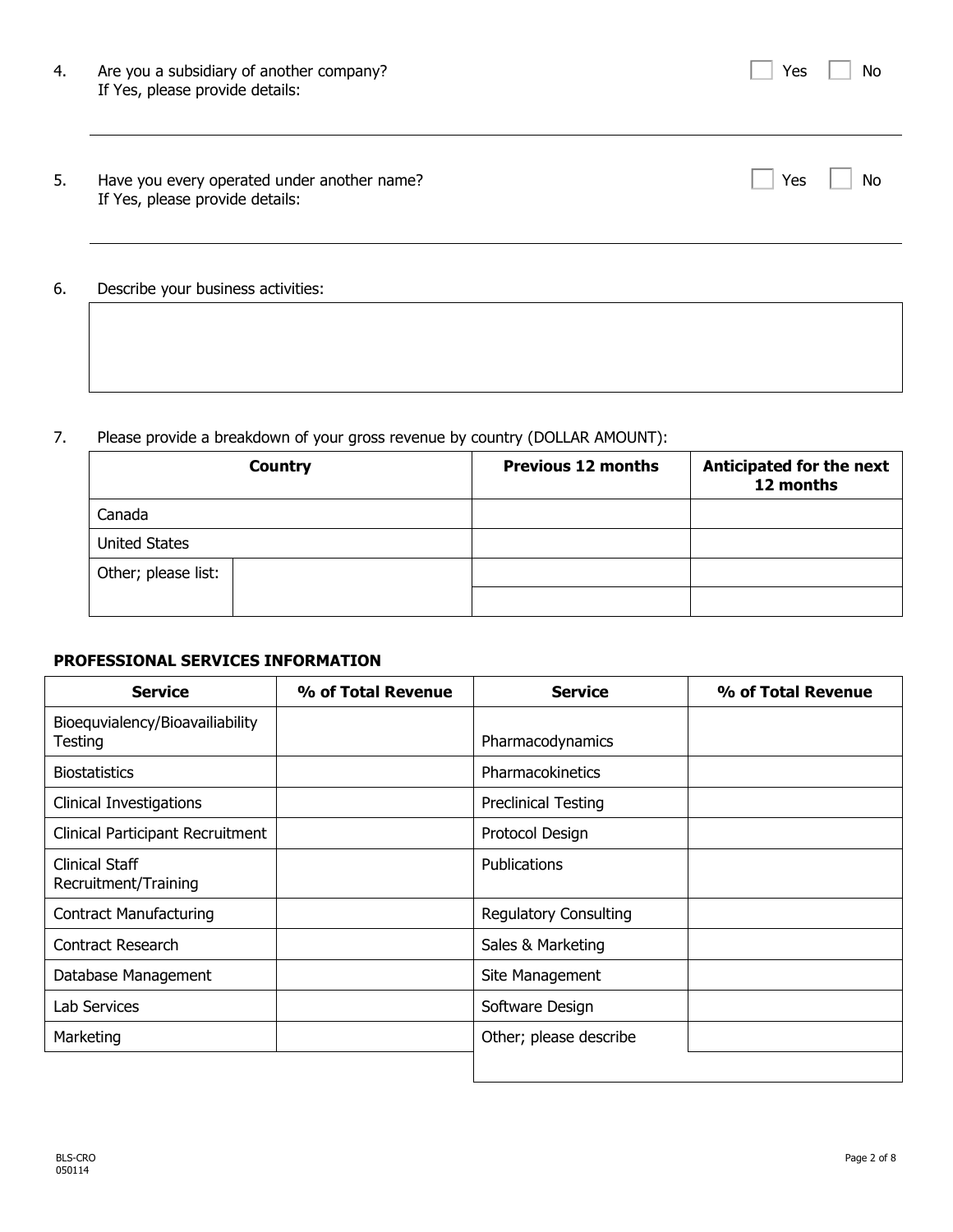| 2. | Do you plan to introduce any new services within the next 12 months? |
|----|----------------------------------------------------------------------|
|    | If yes, please provide details:                                      |

3. Please answer the following questions if your company conducts clinical investigations:

| a) | Are all of your clinical trials approved by the appropriate regulatory authorities?<br>Yes<br>No |                                                                                                                               |     |           |
|----|--------------------------------------------------------------------------------------------------|-------------------------------------------------------------------------------------------------------------------------------|-----|-----------|
| b) |                                                                                                  | Do you conduct Planned Emergency Use Trials?                                                                                  | Yes | No        |
| C) |                                                                                                  | Do you conduct trials that involve a research subject who is:                                                                 |     |           |
|    | 1)                                                                                               | Pregnant at the time of or during the course of the clinical trial or pre-trial<br>assessment                                 | Yes | No        |
|    | 2)                                                                                               | Under the age of 18 years at the time of the clinical trial or pre-trial<br>assessment                                        | Yes | No        |
|    | 3)                                                                                               | Incapable of giving their legal consent to participate in the clinical trial                                                  | Yes | No        |
|    | 4)                                                                                               | A prisoner                                                                                                                    | Yes | <b>No</b> |
|    | 5)                                                                                               | An employee of yours or of the investigator                                                                                   | Yes | <b>No</b> |
|    |                                                                                                  | If Yes to any of the above, please provide a copy of the relevant protocol and patient information<br>sheet/informed consent. |     |           |
|    |                                                                                                  |                                                                                                                               |     |           |
| d) |                                                                                                  | What Trial Phases does your company conduct?                                                                                  |     |           |
| e) |                                                                                                  | Does your company conduct your own clinical trials?                                                                           | Yes | No        |
| f) |                                                                                                  | Does your company recruit their own subjects?<br>If No, please provide the source:                                            | Yes | No        |
| g) |                                                                                                  | Are all participants required to sign an informed consent form?                                                               | Yes | No        |

Yes  $\Box$  No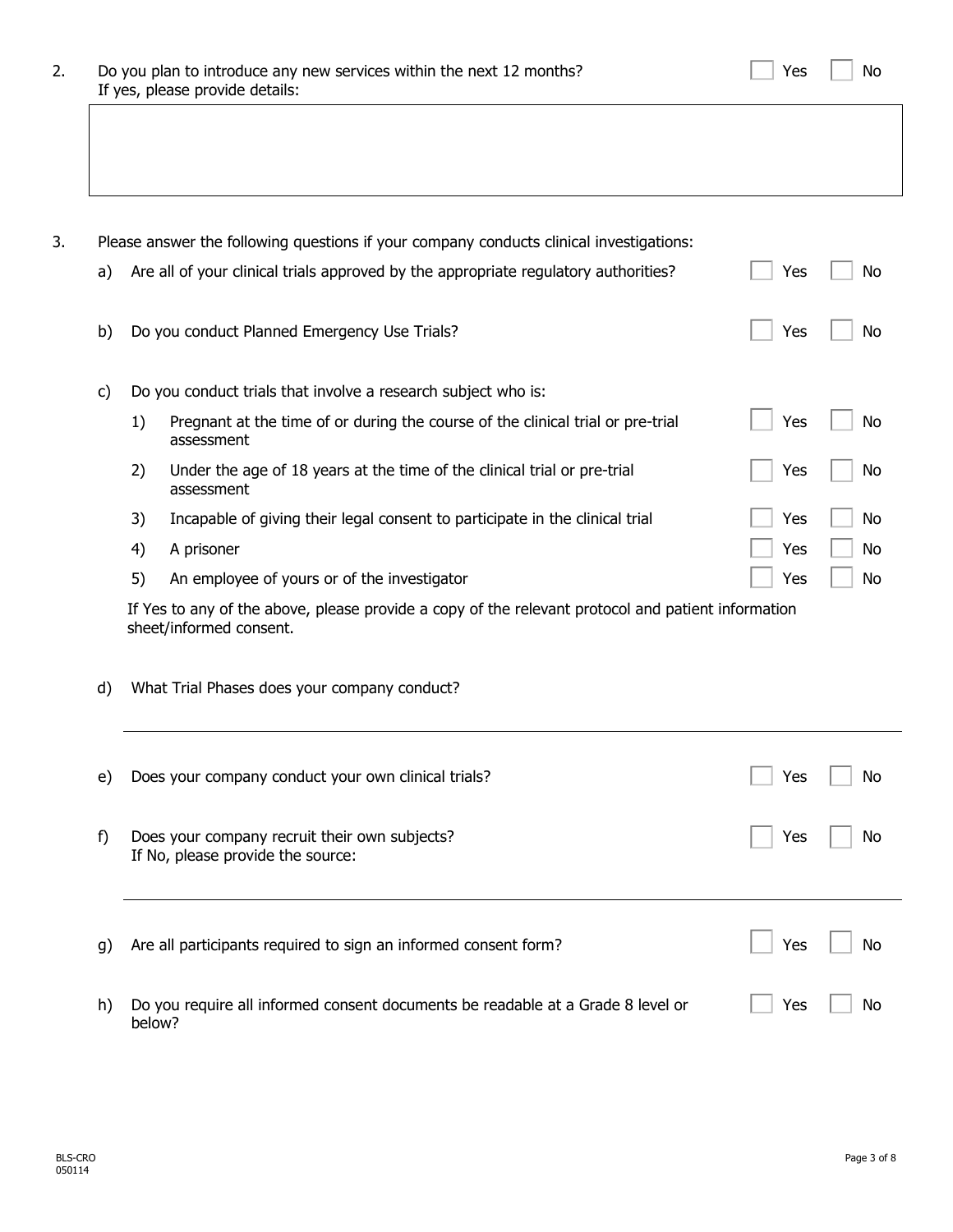| i)      | Do your company employees provide medical advice or services?<br>If Yes: |                                                                                                                                                    |     | No |
|---------|--------------------------------------------------------------------------|----------------------------------------------------------------------------------------------------------------------------------------------------|-----|----|
|         | 1)                                                                       | Please describe the type of medical advice or service:                                                                                             |     |    |
|         | 2)                                                                       | What are their qualifications?                                                                                                                     |     |    |
|         | 3)                                                                       | Do they carry their own medical mal practice insurance?                                                                                            | Yes | No |
| j)      |                                                                          | Do you operate an in-patient facility?                                                                                                             | Yes | No |
| k)      |                                                                          | Have you discontinued any clinical trial over concerns about the potential health risks<br>to trial subjects?<br>If Yes, please provide details:   | Yes | No |
| $\vert$ |                                                                          | Have any of your clinical trials been suspended or cancelled by Health Canada or<br>equivalent local authority?<br>If Yes, please provide details: | Yes | No |

## 4. Please list your 3 largest customers:

| Customer | Size of Contract | Length of Contract | Type of Product/Service |
|----------|------------------|--------------------|-------------------------|
|          |                  |                    |                         |
|          |                  |                    |                         |
|          |                  |                    |                         |

### **REGULATORY AND COMPLIANCE INFORMATION**

| To the best of your knowledge are you currently in compliance with all applicable<br>government regulations? | No<br>Yes |
|--------------------------------------------------------------------------------------------------------------|-----------|
| If No, please explain:                                                                                       |           |
|                                                                                                              |           |

2. Have any ever been in breach of any regulations? If Yes, please explain:

 $\Box$  Yes  $\Box$  No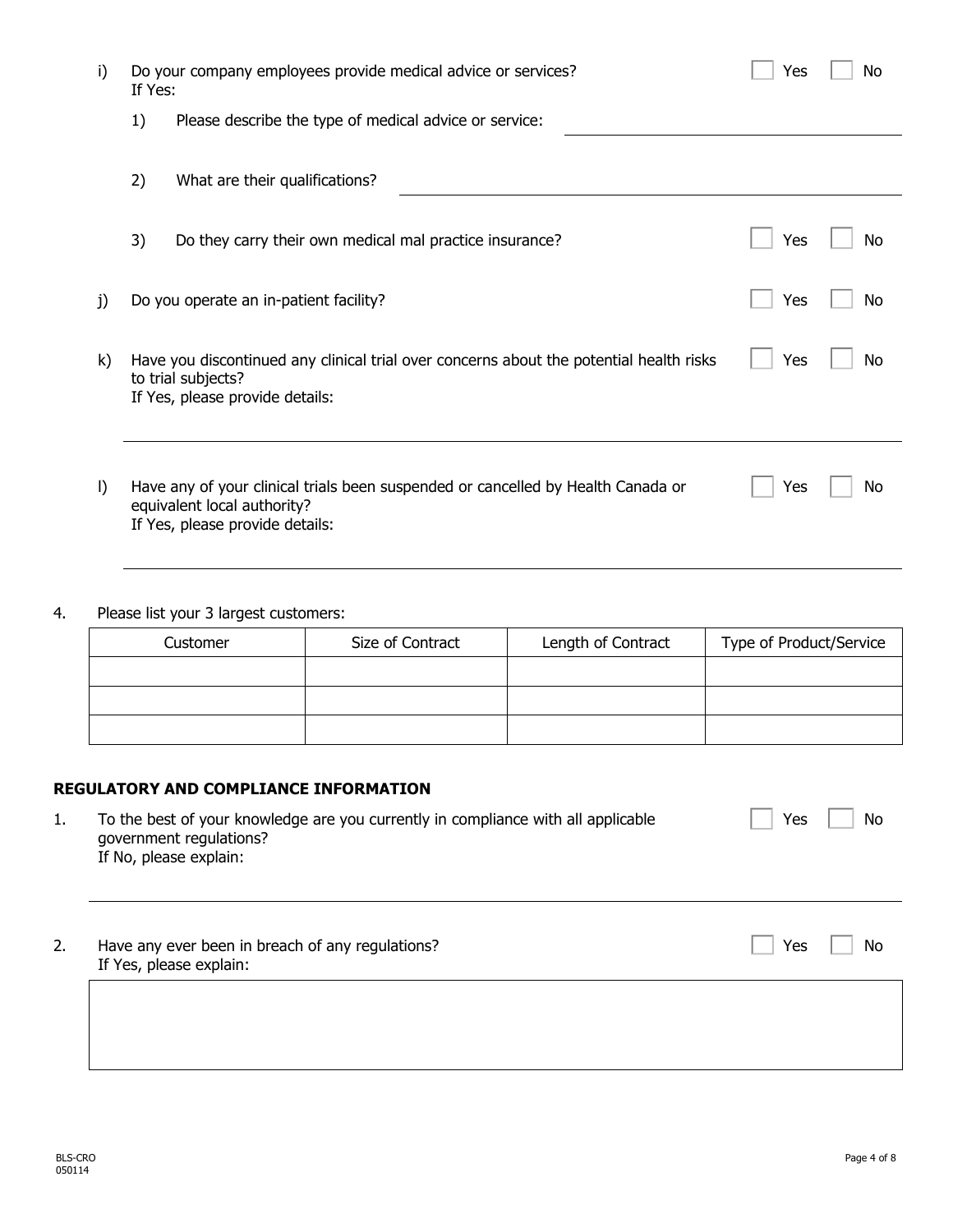#### **RISK MANAGEMENT INFORMATION**

| 1. | Do you use a standard written contract?                                                     | Yes | No  |
|----|---------------------------------------------------------------------------------------------|-----|-----|
|    | Do you ever deviate from the standard contract?<br>If Yes, indicate percentage:             | Yes | No  |
| 2. | Does your standard contract include:                                                        |     |     |
|    | Statement of Work and Specifications<br>a)                                                  | Yes | No  |
|    | Limitation of Liabilities<br>b)                                                             | Yes | No  |
|    | Limitation for Consequential Damages<br>C)                                                  | Yes | No  |
|    | Force Majeure<br>d)                                                                         | Yes | No  |
|    | <b>Disclaimer of Warranties</b><br>e)                                                       | Yes | No  |
|    | <b>Exclusive Remedies</b><br>f)                                                             | Yes | No  |
|    | <b>Dispute Resolution</b><br>g)                                                             | Yes | No  |
|    | Venue or Governing Law<br>h)                                                                | Yes | No  |
| 3. | Are all contacts reviewed by legal counsel?                                                 | Yes | No  |
| 4. | Do you have a formal quality control program in place?<br>If Yes, when was it last updated? | Yes | No  |
| 5. | Do you have a formal recall plan in place?<br>If Yes, when was it last updated?             | Yes | No  |
| 6. | Do you have a system for documenting incident reports or complaints?<br>If Yes:             | Yes | No. |
|    | Who is responsible for recording and handling complaints?<br>a)                             |     |     |
|    | How long are records retained?<br>b)                                                        |     |     |
| 7. | Do you maintain samples of your products?<br>If Yes, how long are they retained?            | Yes | No  |
| 8. | Do you require certificates of insurance from all suppliers and sub-contractors?            | Yes | No  |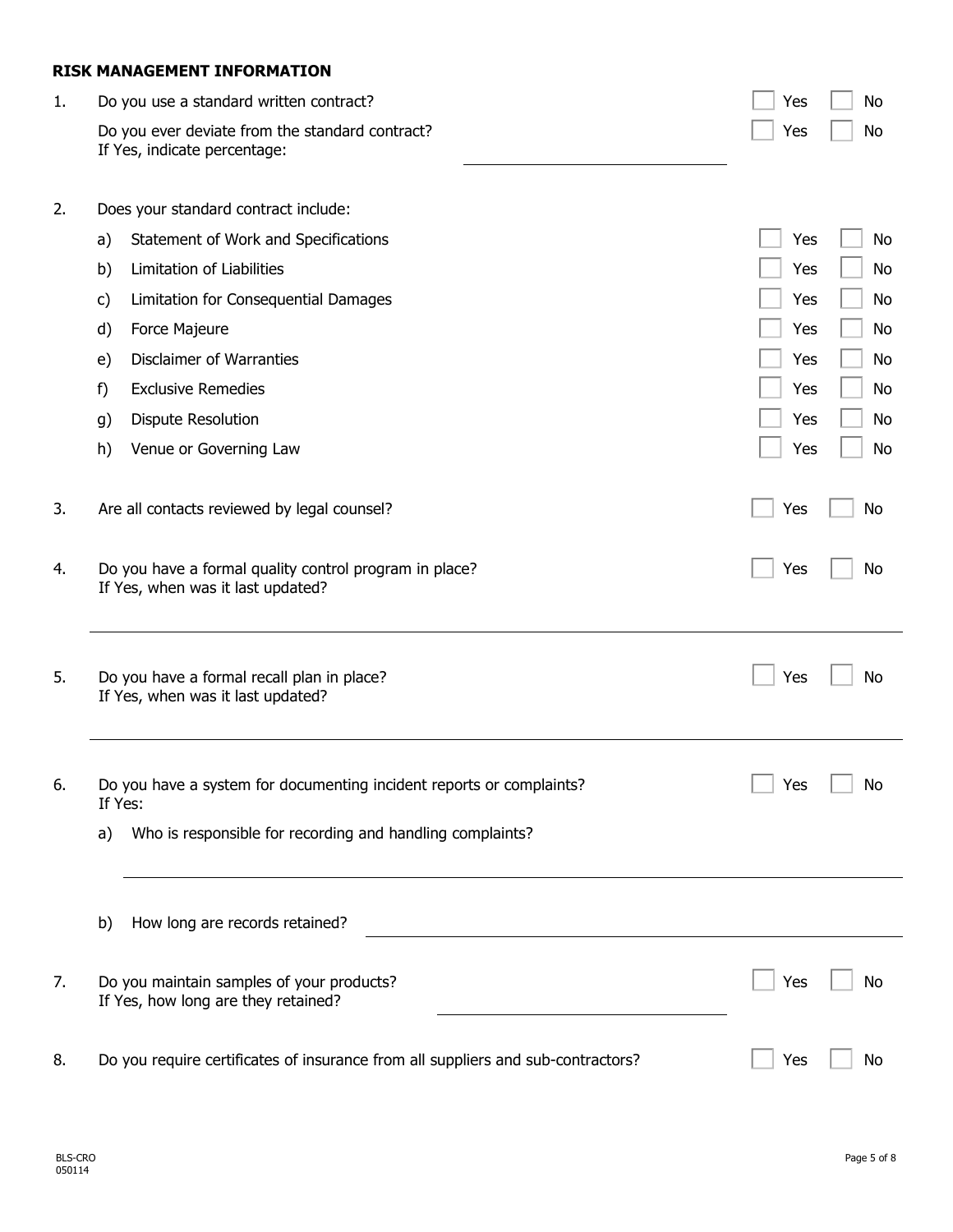#### **PREMISES INFORMATION**

| 1. | Do you store any hazardous substances on your premises?                                                                                                               |                                                                                      | Yes                | No        |
|----|-----------------------------------------------------------------------------------------------------------------------------------------------------------------------|--------------------------------------------------------------------------------------|--------------------|-----------|
|    | a)<br>handling and disposal?                                                                                                                                          | If Yes, are you in compliance with all applicable laws regarding hazardous materials | Yes                | No        |
|    | b)<br>Have you ever had a biohazard release?                                                                                                                          |                                                                                      | Yes                | <b>No</b> |
| 2. | Do you have any live viruses on your premises?<br>If Yes:                                                                                                             |                                                                                      | Yes                | No        |
|    | Identify the viruses:<br>a)                                                                                                                                           |                                                                                      |                    |           |
|    | b)<br>How are they contained?                                                                                                                                         |                                                                                      |                    |           |
| 3. | Do you have any laboratory animals on your premises?<br>If Yes:                                                                                                       |                                                                                      | Yes                | No        |
|    | Identify type of animal(s):<br>a)                                                                                                                                     |                                                                                      |                    |           |
|    | Number of animals:<br>b)                                                                                                                                              |                                                                                      |                    |           |
|    | Their intended purpose:<br>c)                                                                                                                                         |                                                                                      |                    |           |
|    | <b>COVERAGE REQUIREMENTS</b>                                                                                                                                          |                                                                                      |                    |           |
|    | What type of coverage and limit of liability are you seeking?                                                                                                         |                                                                                      |                    |           |
|    | <b>Type of Coverage</b>                                                                                                                                               |                                                                                      | Limit of Liability |           |
|    | General Liability:                                                                                                                                                    |                                                                                      |                    |           |
|    | Products Liability:                                                                                                                                                   |                                                                                      |                    |           |
|    | Errors & Omissions Liability:                                                                                                                                         |                                                                                      |                    |           |
|    | Other, please specify:                                                                                                                                                |                                                                                      |                    |           |
|    | <b>LOSS INFORMATION</b>                                                                                                                                               |                                                                                      |                    |           |
| 1. | Has your Company ever had a written demand or civil proceeding for damages made<br>against them?<br>If Yes, please provide the following details on a separate sheet: |                                                                                      | Yes                | No        |
|    | Date of claim<br>$\bullet$<br>Claimant's name<br>Nature of claim<br>Final dispositions or current status of claim                                                     | Amount of indemnity payment and amount of defense costs                              |                    |           |
| 2. | Are you aware of any circumstances that might give risk to a claim?<br>If Yes, please provide details:                                                                |                                                                                      | Yes                | No        |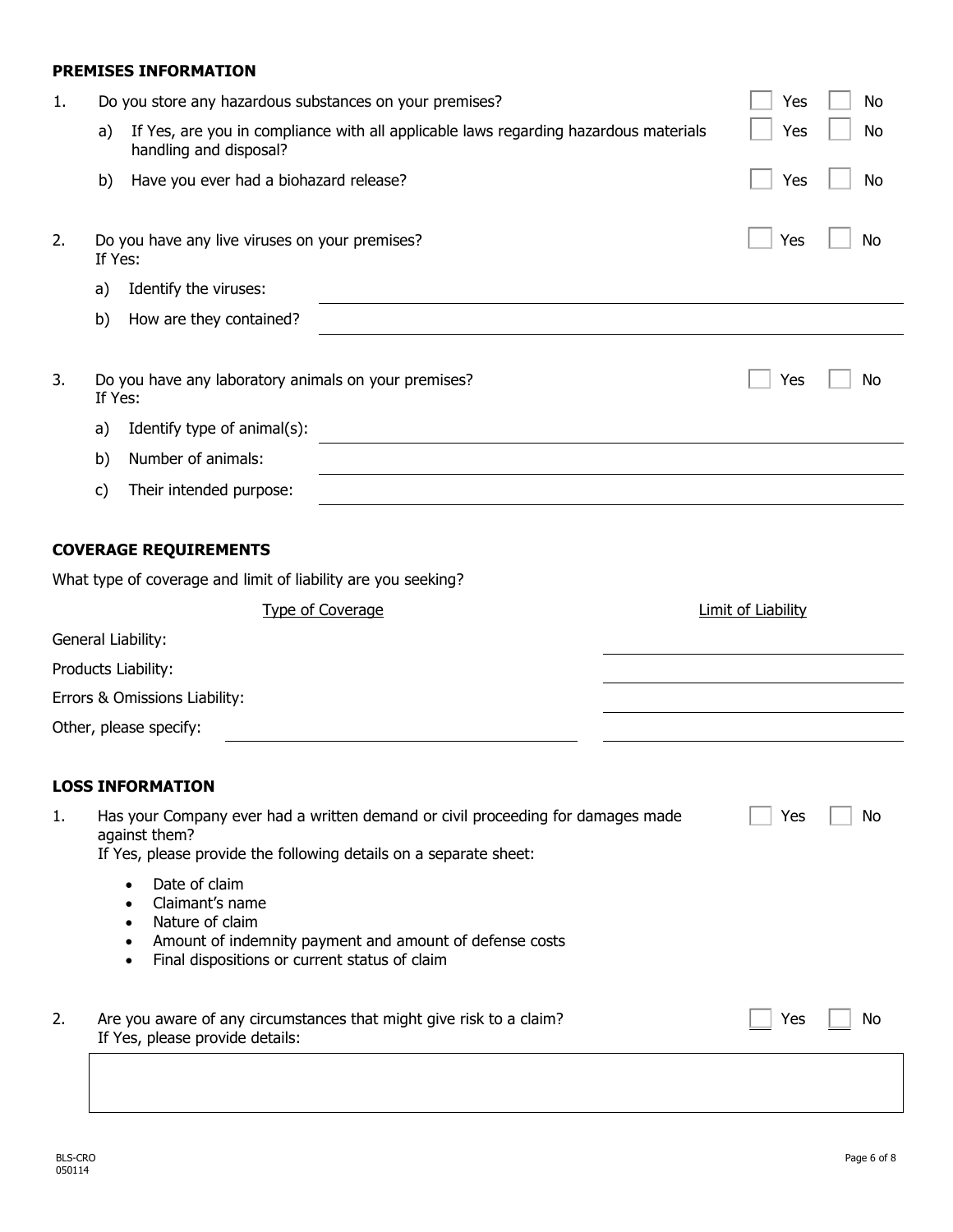050114

## **INSURANCE HISTORY**

#### 1. Is your Company currently insured? If Yes, please complete the table below for the past 3 years:

| Insurance<br>Company | Policy Period | Limit of<br>Liability | Deductible | Retroactive<br>Date | Coverage Type | Premium |
|----------------------|---------------|-----------------------|------------|---------------------|---------------|---------|
|                      |               |                       |            |                     |               |         |
|                      |               |                       |            |                     |               |         |
|                      |               |                       |            |                     |               |         |
|                      |               |                       |            |                     |               |         |
|                      |               |                       |            |                     |               |         |
|                      |               |                       |            |                     |               |         |

- 2. Has any insurance company ever:
	- a) Declined you application for insurance?
	- b) Refused to renew any insurance policy?
	- c) Cancelled any insurance policy?

Please include the following with the application:

- Brochures, descriptive literature
- Sample Service Contracts & Indemnification Agreements
- Senior staff curriculum vitae

The completion and submission of this application to the Company does not constitute a promise to provide coverage or a binder of insurance.

#### **THE UNDERSIGNED HEREBY ACKNOWLEDGES THE TRUTH OF THE STATEMENTS CONTAINED HEREIN.**

#### **IF THE INFORMATION PROVIDED IN THIS APPLICATION SHOULD CHANGE BETWEEN THE DATE OF THE APPLICATION AND THE EFFECTIVE DATE OF THE POLICY, THE UNDERSIGNED WARRANTS THAT THEY WILL IMMEDIATELY REPORT SUCH CHANGES TO THE INSURER.**

#### **THE COMPLETION AND SIGNING OF THIS APPLICATION DOES NOT CONSTITUTE A PROMISE TO PROVIDE COVERAGE. HOWEVER, IF A POLICY IS ISSUED, THIS APPLICATION SHALL SERVE AS THE BASIS OF SUCH CONTRACT AND WILL BE ATTACHED TO, AND FORM PART OF THE POLICY.**

I AUTHORIZE YOU TO COLLECT, USE AND DISCLOSE PERSONAL INFORMATION AS PERMITTED BY LAW, IN CONNECTION WITH YOUR COMMERCIAL INSURANCE POLICY OR A RENEWAL, EXTENSION OR VARIATION THEREOF, FOR THE PURPOSES NECESSARY TO ASSESS THE RISK, INVESTIGATE AND SETTLE CLAIMS, AND DETECT AND PREVENT FRAUD, SUCH AS CREDIT INFORMATION, AND CLAIMS HISTORY.

| Yes | No |
|-----|----|
| Yes | No |
| Yes | No |